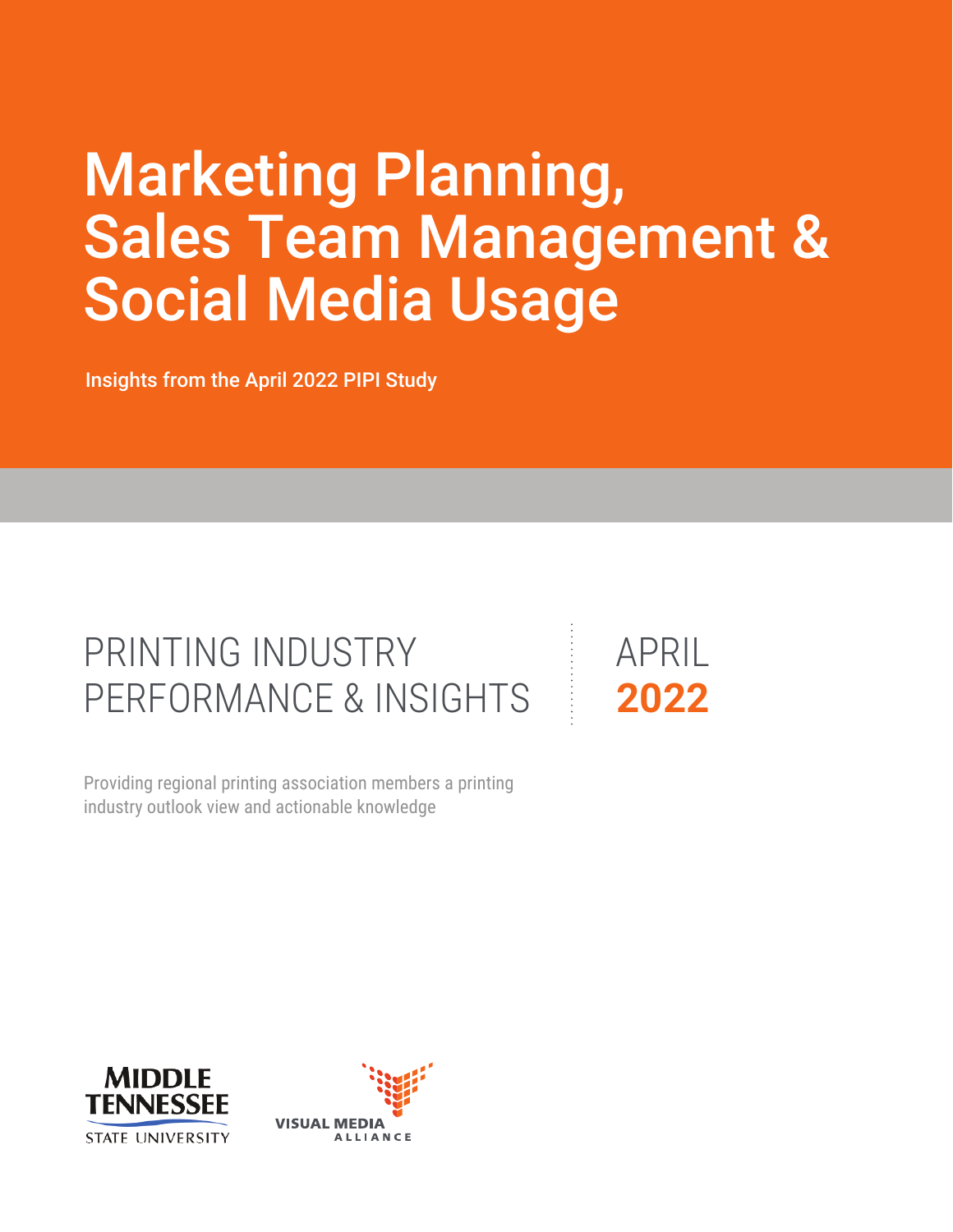#### *Marketing Planning, Sales Team Management, Social Media Usage: Insights from the April 2022 PIPI Study*

#### *Dr. Ralph Williams Jr.*

*Associate Professor Management Jones College of Business Middle Tennessee State University* 

#### *Dr. W. Randy Clark.*

*Associate Professor Marketing Jones College of Business Middle Tennessee State University* 

#### *Dr. Scott Manley*

*Associate Professor Management Dillard College of Business Administration Midwestern State University, Texas*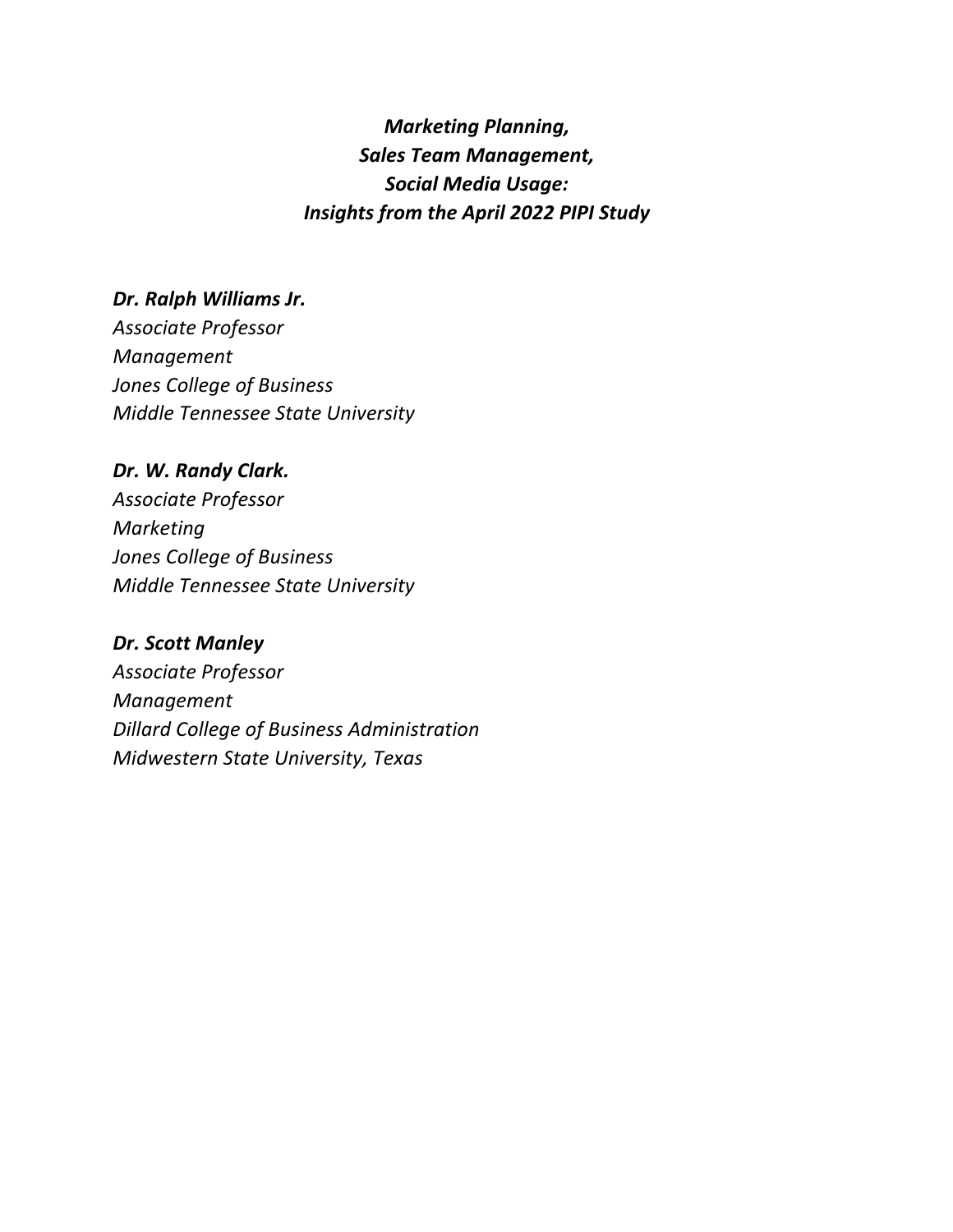### *Are you planning your marketing approach effectively? Are you managing your sales team effectively? Are you using social media effectively?*

These are vital, but tough, questions or most small business leaders. Many small business leaders do not have a deep background in these areas, nor do they have the resources to hire marketing managers. Furthermore, small business leaders' days are often consumed with operations issues, human resource matters, and making a profit (to name a few tasks on their desks). Consequently, do they have time to invest in marketing planning and sales management?

As our industry is changing, a printing firm's marketing approach and sales management are dynamic, continually changing. Indeed, marketing and sales management are much different from when I led a printing firm 10 or so years ago. We were all ink-and-paper. Now, most printing companies provide a plethora of products and services. Also, social media use is growing immensely, changing the marketing and sales management world. Therefore, the questions above are possibly more crucial to printing company success today… and tomorrow.

To provide actionable knowledge about marketing planning, sales management, and social media use, we studied these topics in our April 2022 PIPI *(Printing Industry Performance and Insights) study*.

#### *Key Takeaways*

- It appears higher-performing printing firms engage in marketing planning, sales management, and social media marketing more than their lowerperforming counterparts.
- Planning and outcome assessment appears vital to marketing planning, sales management, and social media marketing.
- There are multiple tips for marketing planning, sales management, and social media marketing from the survey items and results presented below.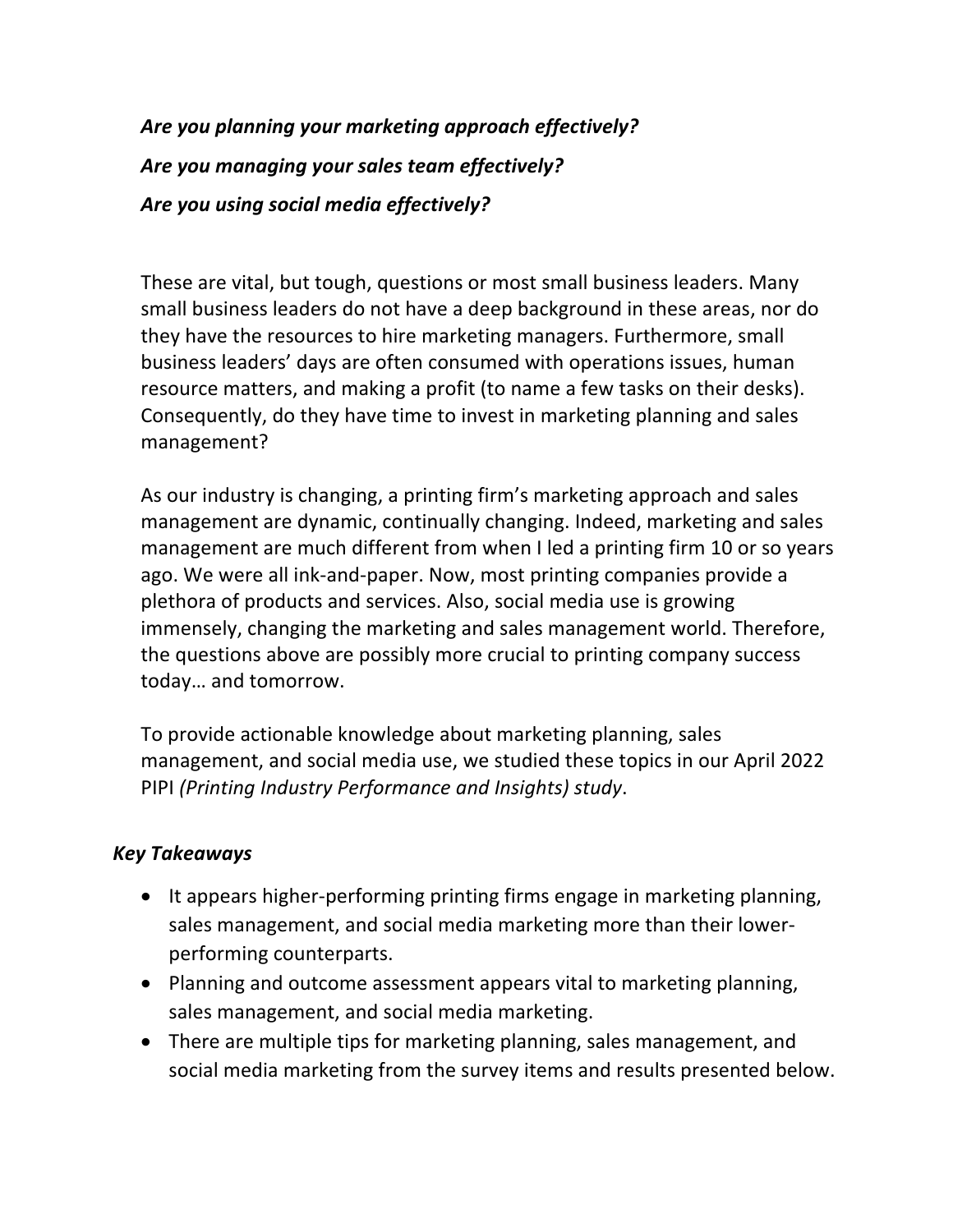#### *Marketing Planning*

A marketing plan provides operational direction on how a business will target a specific market. Keywords include target, specific market, and plan. "Plan" is possibly the most important keyword. A marketing plan requires critical thinking and will consist of specific actions and objectives. In addition, leaders should continually assess and revise their marketing plan as needed.

To assess marketing planning engagement, we included in our survey these marketing planning elements:

- We have identified targeted customer groups.
- We have identified the value we bring our targeted customer groups.
- We have marketing objectives.
- We analyze the business environment.
- We study competitors.
- We have a marketing strategy with an action plan.

Our data suggest higher performers are more diligent in applying these marketing plan elements.

The areas where lower performers fell most behind include the following: "We have marketing objectives," "We analyze the business environment," and "We have a marketing strategy with an action plan."

The last item, "We have a marketing strategy with an action plan" had the lowest engagement score for both higher and lower performers. There is a universal message for printing company leaders from the low scores for this element. *DEVELOP A MARKETING STRATEGY AND ACTION PLAN!*

A marketing consultant shared with me that decisions, small business leaders tend to grab the "low-hanging fruit" when making marketing – they apply what falls on the table and looks nice.

Here's some tips that printing firm leaders might consider in effectively applying these marketing plan elements:

• Have scheduled leadership meetings to discuss the six elements listed above, maybe once a quarter.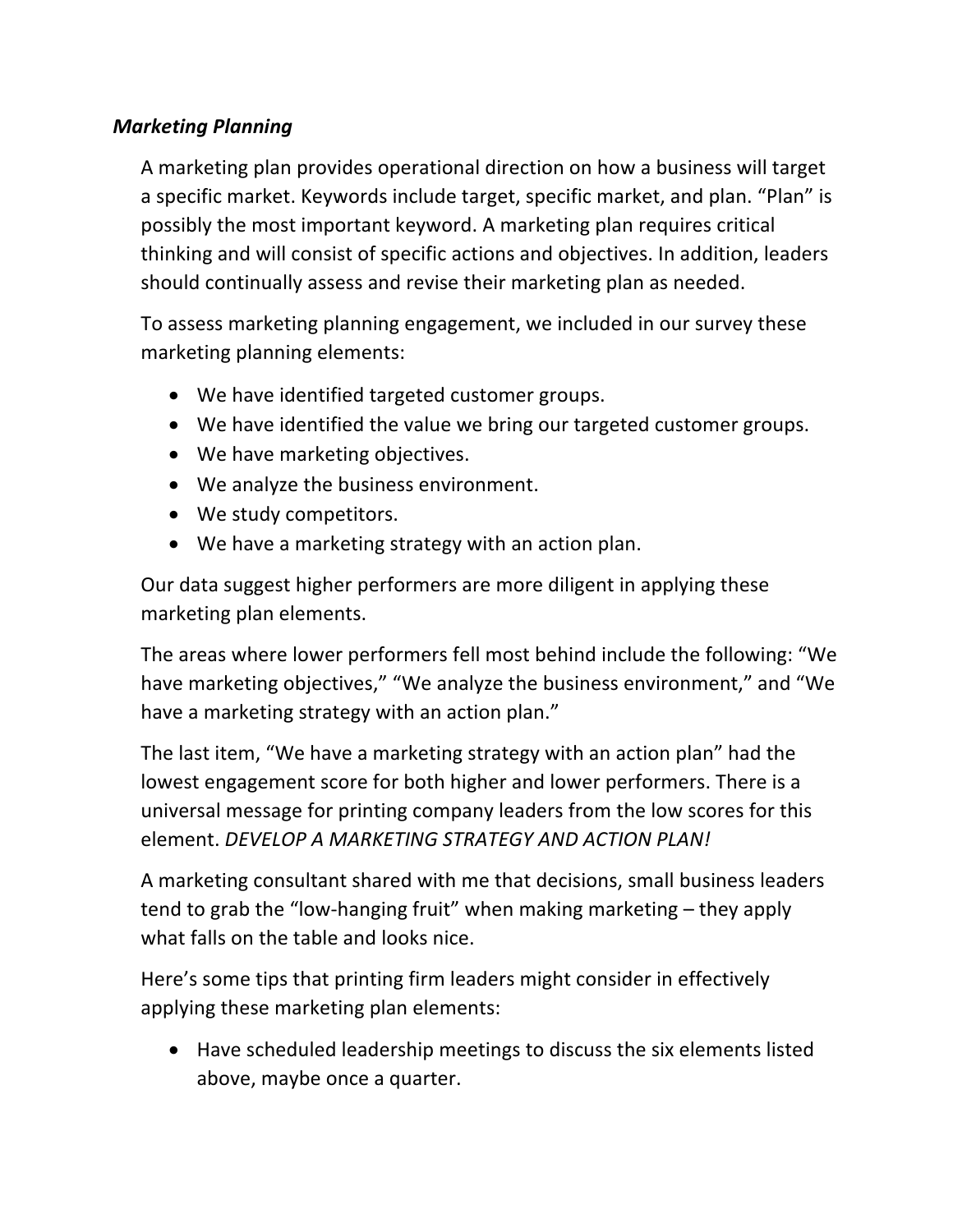- Consider the relevance of each of the six elements to your business.
- Apply a "whiteboard approach" put as many options on the whiteboard as possible for addressing each element before weighing the merit of each option.
- Put your plan in writing.
- Continue to assess your marketing plan elements and revise as needed.
- Treat this as a process, not a one-time event.

#### *Sales Management*

Managing our sales team was vital in two of the three companies I ran. The third company targeted brokers and other printing companies, and we did not have a sales staff. I also saw sales management as very important in the printing firms I consulted.

When I talk with printing company leaders today, it appears sales team management is still crucial. Given the growing product and service diversity emerging in our industry, one may find managing a printing company sales team more challenging in the future.

We explored effective sales management from four perspectives: monitoring salespeople, developing salespeople, evaluating salespeople, and rewarding salespeople.

#### *Monitoring Salespeople*

Here are the items included in our survey to assess monitoring salespeople:

- We monitor each salesperson's development.
- We assess each salesperson's approach by making sales calls with them.
- Each salesperson provides call reports for leaders to review.
- We monitor each salesperson's daily activities.
- We closely monitor each salesperson's expense accounts.

Our data suggest higher performer firms engage more in salesperson monitoring. It appears lower performers engage less in each of the five elements.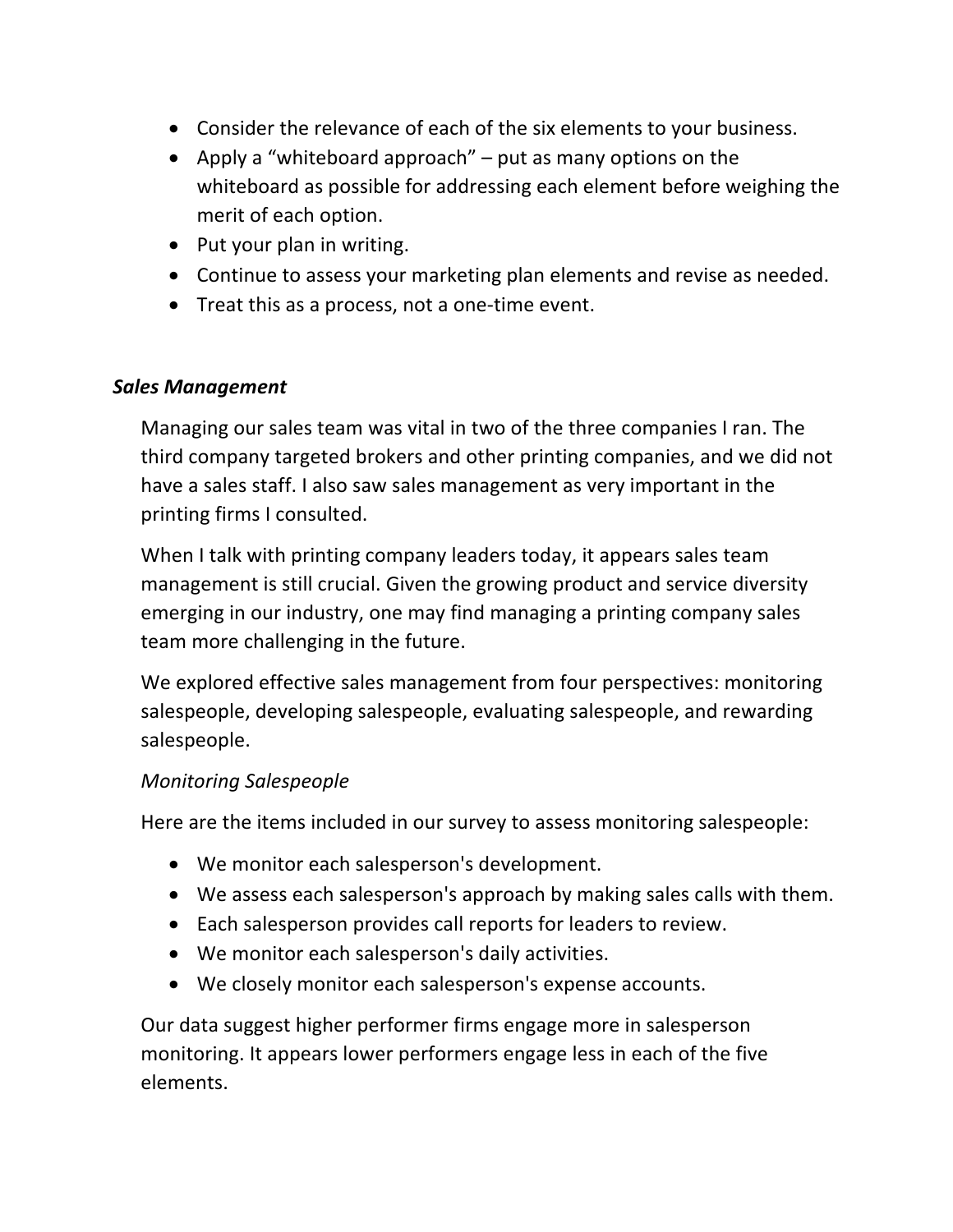The item with the most significant difference was, "We closely monitor each salesperson's expense accounts." In pondering this result, I wondered if higher performers take a deeper look at each salesperson's expenses. A deeper look might include more than merely looking at "how much they spent." Higherperforming firms may assess how effective the costs were in producing sales. Not just "how much," but also "is there a potential return for this expenditure."

The item with the second greatest difference was "We assess each salesperson's approach by making sales calls with them." I don't see many printing firm leaders doing this. However, I have seen in small business research the value of top leadership visiting customers with salespeople. Leaders building relationships with a salesperson's customers can help if the salesperson leaves the firm, or those relationships might provide a resource with whom leaders might discuss strategic ideas. However, don't miss the focus of this item: "assess each salesperson's approach." When making calls with salespeople, sometimes I dictated the conversation. That doesn't contribute to assessing a salesperson's approach.

"We monitor each salesperson's development" is a rich element and is related to the next section, developing salespeople. Consider framing it this way: regardless of how long this salesperson has worked in our industry or for us, is that salesperson continuously developing needed skills and knowledge?

We diligently search previous research for valid, reliable, and relevant survey items when preparing our PIPI surveys. Two elements we found and included in the survey caught my interest: "Each salesperson provides call reports for leaders to review," and "We monitor each salesperson's daily activities." Both higher and lower performers were relatively low in their engagement of this monitoring tactic. Related, I don't see this level of daily monitoring in our industry, nor did we apply this much salesperson monitoring in our businesses. I often see printing salespeople acting as "free agents," not accountable for daily activities. Is a higher level of salespeople monitoring applicable to our industry? I don't know. But keep in mind, monitoring is more than controlling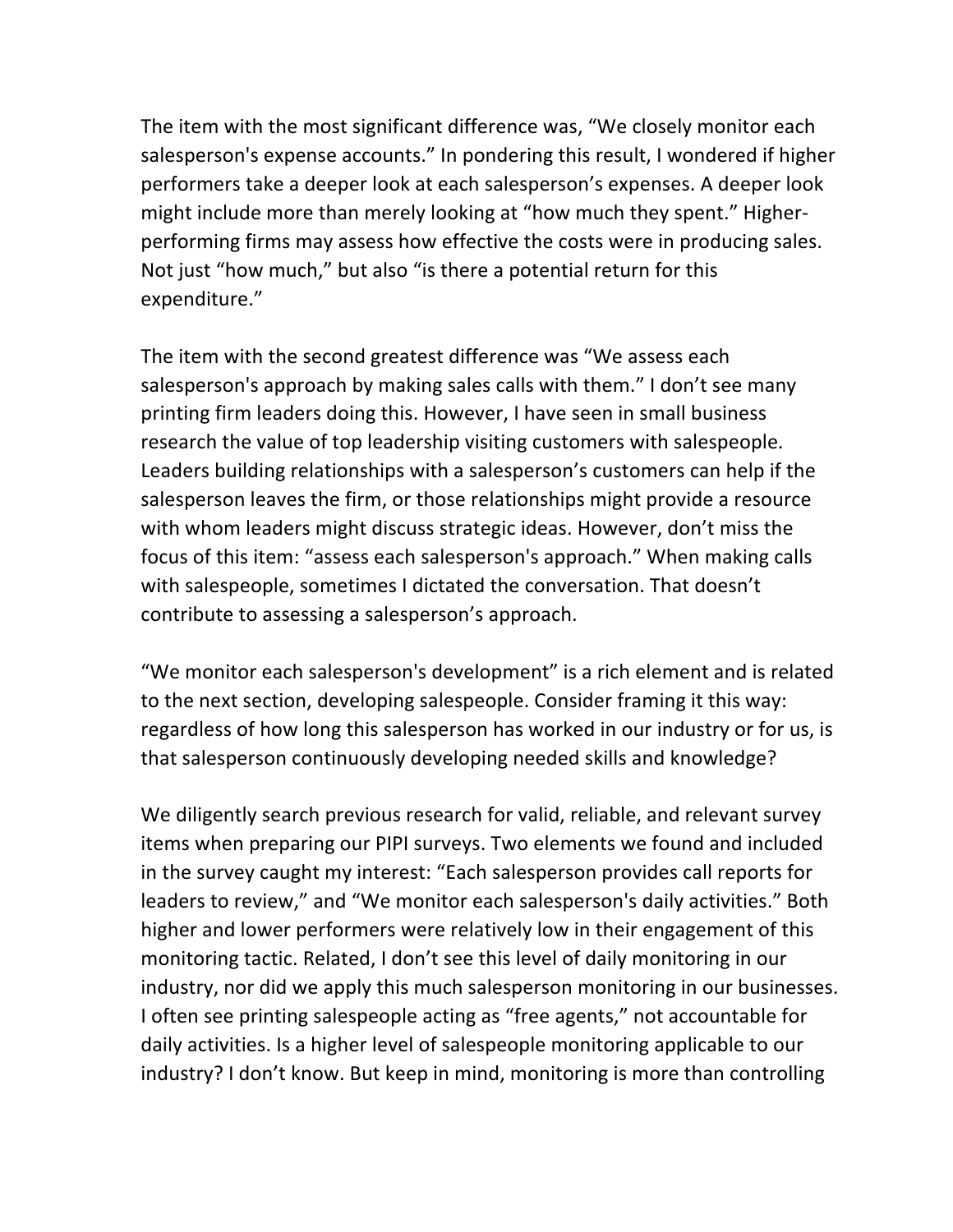what they do. It's watching what they do, so valuable and needed development opportunities surface.

#### *Developing Salespeople*

To assess developing salespeople, we included these survey items:

- We work with each salesperson to set individual performance goals.
- We provide on-the-job training for salespeople.
- We spend time coaching each salesperson
- We discuss with each salesperson their performance.
- We help each salesperson develop their potential.
- We employ sales-training resources from outside the firm.
- We establish sales-training objectives.
- We evaluate sales-training effectiveness.

Our data suggest lower performers engage less in developing salespeople than higher performers. Lower performers were less on all eight salespeople developing elements. There was a sizable difference between higher and lower performers for "We establish sales-training objectives." It sounds good to say, "We are conducting sales training." But knowing what you want to accomplish will enhance your return in a sales training investment.

Another element with a sizable difference was "We work with each salesperson to set individual performance goals." Typically, when we set individual salesperson goals, we focus on the revenue that the salesperson should generate. You might consider a broader array of goals.

Here's an approach I recently ran across. Consider having each salesperson develop three lists: a list of future prospects, a list of prospects with whom the salesperson is presently connecting, and a list of current customers. From these lists (which are referred to as "buckets"), one may set individual goals, such as the following: each week, research and identify one additional future prospect; each week, move one future prospect to the contacting list, and contact that prospect; and convert one prospect to a current customer each month.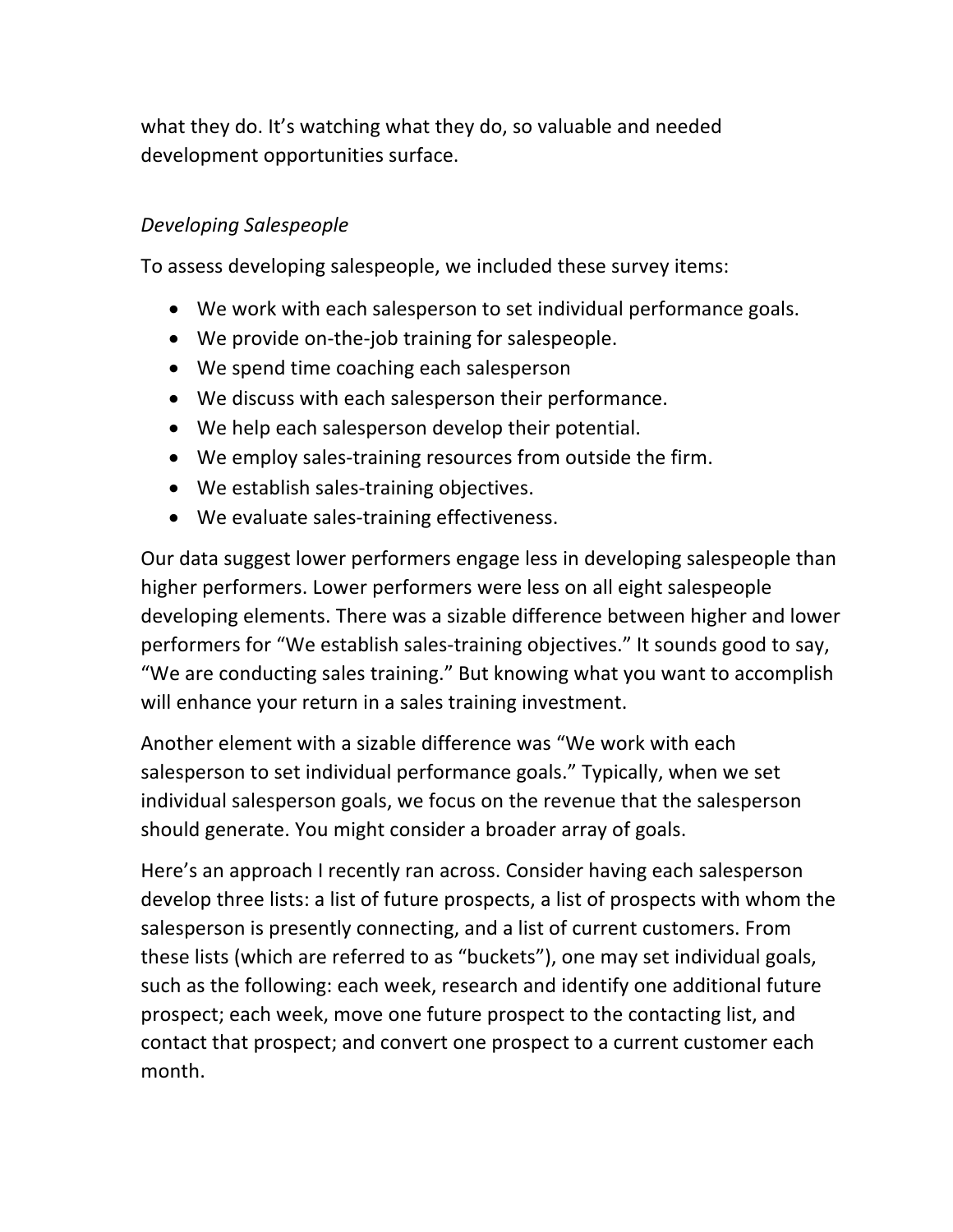In reviewing the eight developing salespeople elements, you might view them from two perspectives: individual or group. For instance, setting individual performance goals with each salesperson is individual-oriented, and establishing sales-training objectives is group-oriented. Those perspectives may prompt you to apply critical thinking and address these questions: What can we do to develop our sales team as a group effectively? And what can we do to develop individual salespeople effectively?

Here's another thought: When developing individual salespeople, is the same approach effective for all individuals? I would say "no." When developing individual salespeople, you should discern and address the area where they need to grow the most.

I have seen in research that often sales managers devote most of their time on new salespeople and under-achievers. Top salespeople often don't receive a lot of attention. *The big message, include ALL your sales team in development.*

Here's a true story related to salespeople development. I heard that a printing firm had hired a new salesperson. The new hire had zero experience in our industry. However, given his communication skills, demeanor, and sales success in another industry, they were excited about the new hire's potential. The new salesperson moved his young family from multiple states away. On his first day, they gave him a desk and computer. After that, they did *nothing* to develop the new hire or teach him about our industry. The new hire didn't last long. Developing salespeople is vital for your company, but it is also essential for the individuals under your wing.

#### *Evaluating Salespeople*

To assess evaluating salespeople, we included these survey items:

- We evaluate the number of calls and contacts made by each salesperson.
- We evaluate each salesperson's revenue contribution.
- We evaluate each salesperson's profit contribution.
- We evaluate each salesperson's value-add contribution.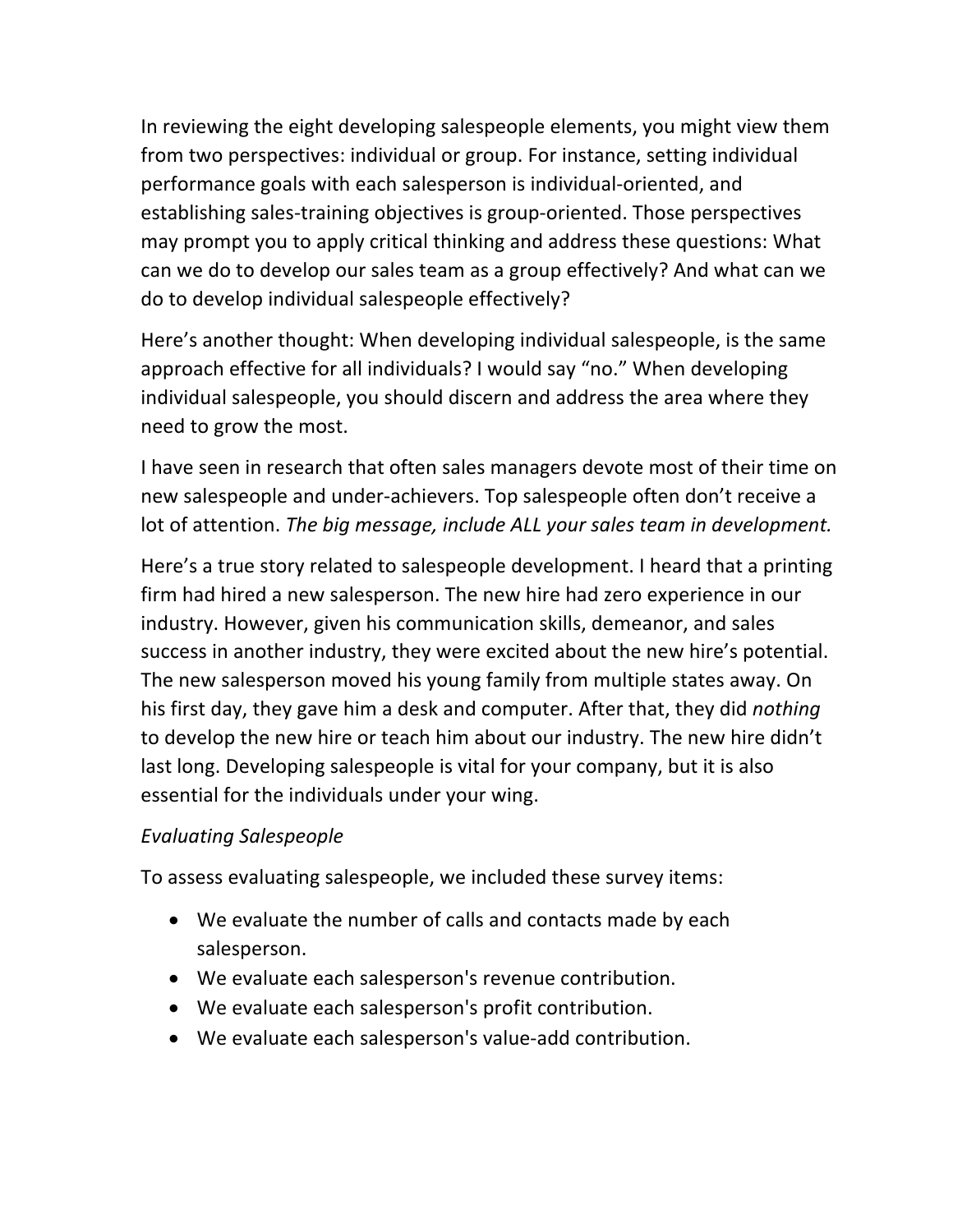- In addition to revenue, we use metrics to evaluate each salesperson (such as the number of prospects identified, percentage of wins, new customers landed, etc.).
- We evaluate the quality of each salesperson's sales presentation.
- We evaluate each salesperson's professional development.

Lower performers were less for all eight evaluating salespeople elements, and those indicators were considerably less for these three: "We evaluate each salesperson's profit contribution;" "We evaluate each salesperson's value-add contribution;" and "In addition to revenue, we use metrics to evaluate each salesperson (such as the number of prospects identified, percentage of wins, new customers landed, etc.)." This suggests higher performers take a deeper look and apply more metrics when evaluating salespeople. However, looking at more numbers might not help unless you look at relevant numbers. *Strategically choose which numbers matter!*

#### *Rewarding Salespeople*

Here's the items we included to assess rewarding

- We use incentive compensation as the primary means of motivating salespeople.
- We compensate salespeople based on the quality of their sales activities.
- We provide each salesperson with performance feedback.
- We reward salespeople, outside normal compensation, for meeting individual performance goals.

Consistent with the other three sales management perspectives explored, higher performers engage more in rewarding salespeople. And in harmony with the above, lower performers were found less active on all four rewarding salespeople elements. However, one element was close: "We use incentive compensation as the primary means of motivating salespeople." It appears when compensating printing company salespeople, applying incentives is commonplace.

Higher performers tend to reward salespeople using non-revenue-related measures, such as the quality of their sales activities or meeting individual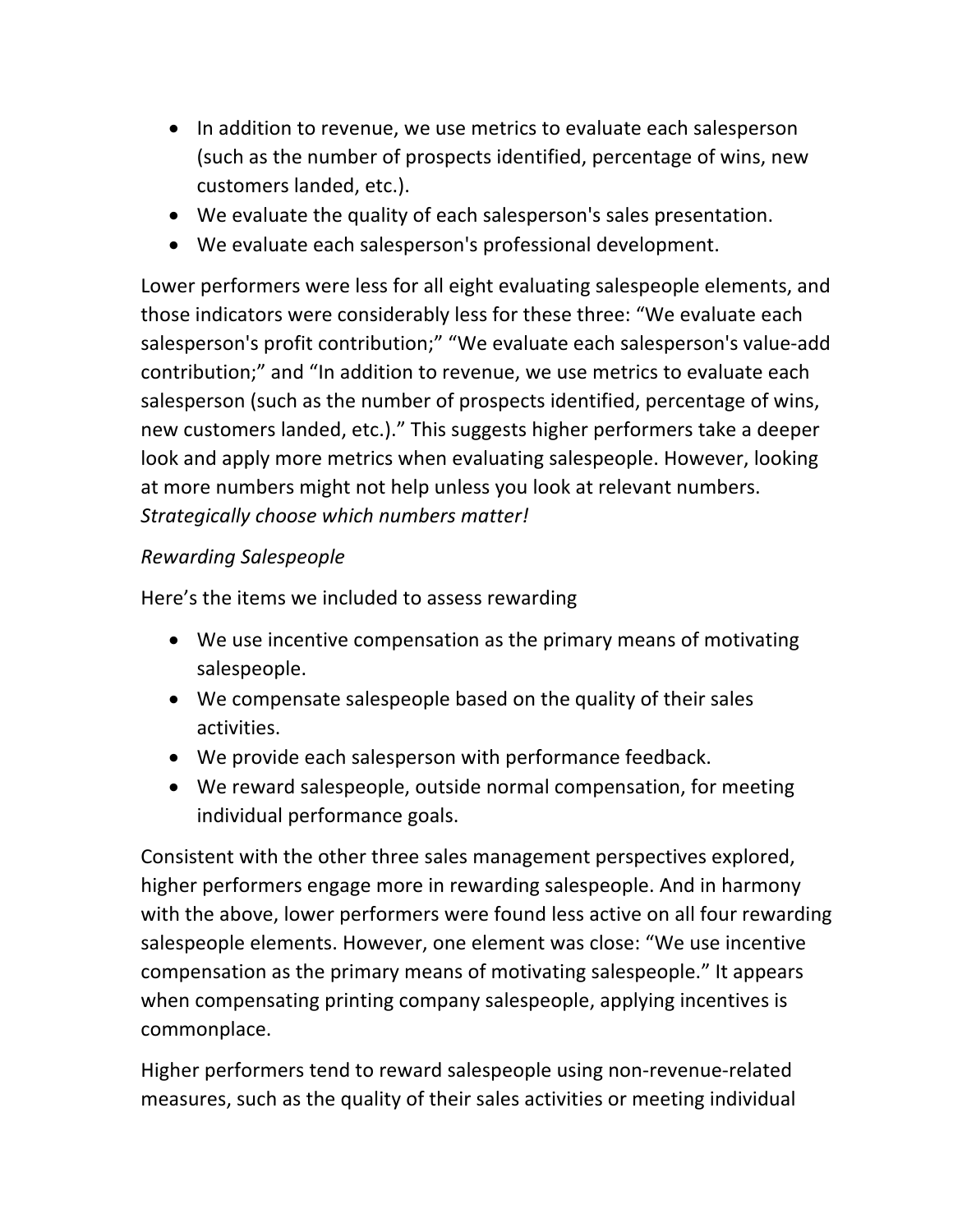performance goals. One can see merit in rewarding salespeople for activities or goals that drive sales growth. That is why planning and providing the right goals to make everyone successful is so crucial. In sales courses, Randy (a coauthor) talks about measuring outcomes (sales, dollars, etc.) vs. behaviors (calls, follow-ups, visits, etc.). By measuring both, leaders can better manage the appropriate behaviors of their salespeople and therefore develop better and more consistent salespeople.

Again, we pull the sales management perspectives and related elements from previous research. It surprised me a bit that scholars had included "We provide each salesperson with performance feedback" in rewarding salespeople. However, providing performance feedback can deliver salespeople a reward: "Good job," "I am proud of you," "You are on the right path," or "That's what we do!" I have seen instances where top-tier salespeople were taken for granted and didn't receive much positive personal performance feedback. Indeed, I regret that this happened a bit in companies I led.

#### *Sales Management Closing Thoughts*

There's a lot of sales management stuff in the preceding sections. Our data consistently show high performers engage deeper in sales management elements than lower performers. You and your leadership team might look at each element in the four sales management perspectives above; consider what you are doing and what you are not doing; and think about which elements might affect performance, and act accordingly.

As mentioned above, the third printing business I led did not have a sales team. I was the primary seeker of broker and printing firm prospects. That's not atypical in the printing industry. Sometimes printing company leaders are the "sales team." In future PIPI studies, we might explore leaders' roles in sales. Another area we may investigate is the application of emails and social media in the sales process, along with CRM application.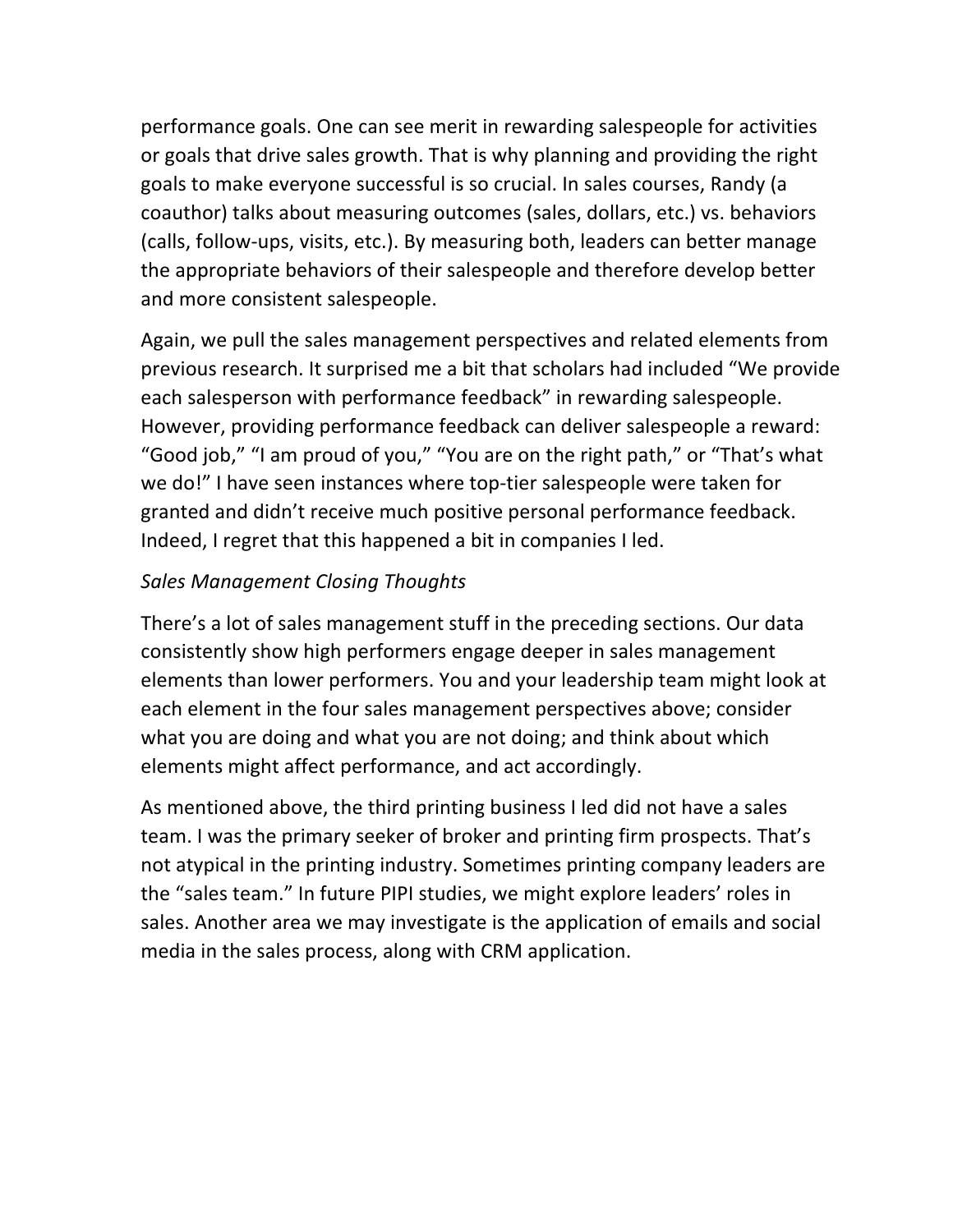#### *Social Media Marketing*

#### *General Information*

We explored the extent printing firms apply social media and which outlets are applied the most. Table 1 lists our survey's 11 social media outlets from highest (5) to lowest (1) use for both higher and lower performers.

| Table 1                                                      |                   |                   |
|--------------------------------------------------------------|-------------------|-------------------|
|                                                              | <u>Higher</u>     | <b>Lower</b>      |
|                                                              | <b>Performers</b> | <b>Performers</b> |
| <b>LinkedIn</b>                                              | 3.68              | 2.87              |
| Facebook/Instagram                                           | 3.45              | 2.88              |
| <b>Online videos</b>                                         | 3.03              | 2.29              |
| <b>Google Adwords</b>                                        | 2.77              | 2.20              |
| <b>E-newsletters</b>                                         | 2.61              | 2.38              |
| <b>YouTube</b>                                               | 2.42              | 1.97              |
| <b>Twitter</b>                                               | 2.35              | 1.92              |
| Mobile phone - text                                          |                   |                   |
| messaging service                                            | 2.26              | 1.80              |
| <b>Webinars</b>                                              | 2.16              | 1.66              |
| <b>Pay-per-click service</b>                                 | 2.10              | 1.94              |
| <b>Streaming Platforms (Hulu,</b><br>ESPN, Paramount+, etc.) | 1.13              | 1.11              |
| Average                                                      | 2.54              | 2.09              |

Interestingly, average usage for each of the 11 outlets was greater for higher performers. The order from greater to lesser social media outlets use was exactly the same for higher and lower performers. That was interesting! LinkedIn, at the top of the list, is considered an effective B2B marketing tool. However, the substantial use of LinkedIn might prompt one to wonder if printing company leaders are considering other outlets, or are they "sold" on LinkedIn? The social media outlets with the biggest differences in use between higher and lower performers include LinkedIn, online videos, and webinars. Online videos and webinars may require lots of time and resources to produce. Nonetheless, if you have a compelling story, you might consider those options.

Survey responses indicate higher performers are more active in revising and updating social media platforms and their websites. Also, it appears higher performers send E-newsletters more often.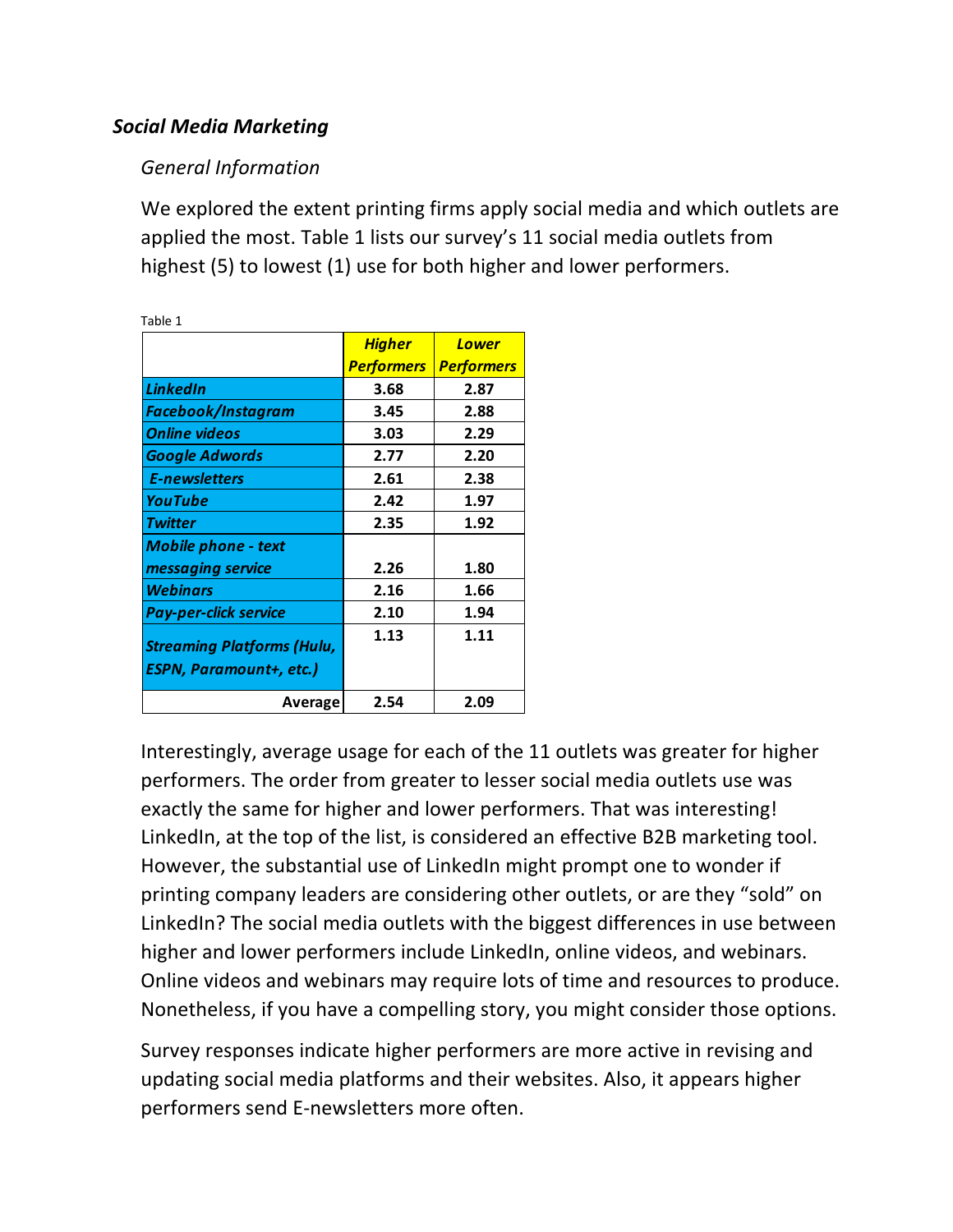We asked which social media outlets do printing firms purchase ads. It appears that neither higher nor lower performers buy a lot of social media ads. The three social media outlets on which *some* higher performers buy *some* ads include Facebook/Instagram, LinkedIn, and Google AdWords.

We also asked, "To what extent is each social media outlet or tool vital to marketing your company." For this question, we added two social media marketing tools: search engine optimization (SEO) service, and pay-per-click service.

SEO optimizes websites, so they rank well on internet searches. With pay-perclick, advertisers pay a fee each time one of their ads is clicked. Pay-per-click is related to Google Ads. Table 2 lists the 13 social media outlets or tools included in this question survey from highest (5) to lowest (1) use for higher performers. Although they are close, the value rankings were a bit different between higher and lower performers.

|                                   |                   |                   | <b>Lower</b>       |
|-----------------------------------|-------------------|-------------------|--------------------|
|                                   | <b>Higher</b>     | <b>Lower</b>      | <b>Performers'</b> |
|                                   | <b>Performers</b> | <b>Performers</b> | <b>Ranking</b>     |
|                                   |                   |                   |                    |
| <b>LinkedIn</b>                   | 4.02              | 3.05              | $\overline{2}$     |
| <b>SEO - Search Engine</b>        |                   |                   |                    |
| <b>Optimization Service</b>       | 3.71              | 3.27              | 1                  |
| Facebook/Instagram                | 3.55              | 2.91              | 3                  |
| <b>Digital analytics (such as</b> |                   |                   |                    |
| <b>Google Analytics)</b>          | 3.48              | 2.84              | 4                  |
| <b>E-newsletters</b>              | 3.21              | 2.74              | 5.                 |
| <b>Online videos</b>              | 3.17              | 2.64              | 7                  |
| <b>Google AdWords</b>             | 3.10              | 2.73              | 6                  |
| <b>Twitter</b>                    | 2.64              | 2.20              | 11                 |
| <b>YouTube</b>                    | 2.62              | 2.30              | 8                  |
| <b>Webinars</b>                   | 2.43              | 2.21              | 10                 |
| <b>Pay-per-click service</b>      | 2.40              | 2.30              | 9                  |
| <b>Mobile phone - text</b>        |                   |                   |                    |
| messaging service                 | 2.14              | 1.91              | 12                 |
|                                   |                   |                   |                    |
| <b>Streaming Platforms (Hulu,</b> |                   |                   |                    |
| <b>ESPN, Paramount+, etc.)</b>    | 1.48              | 1.36              | 13                 |
| <b>Average</b>                    | 2.92              | 2.50              |                    |

Table 2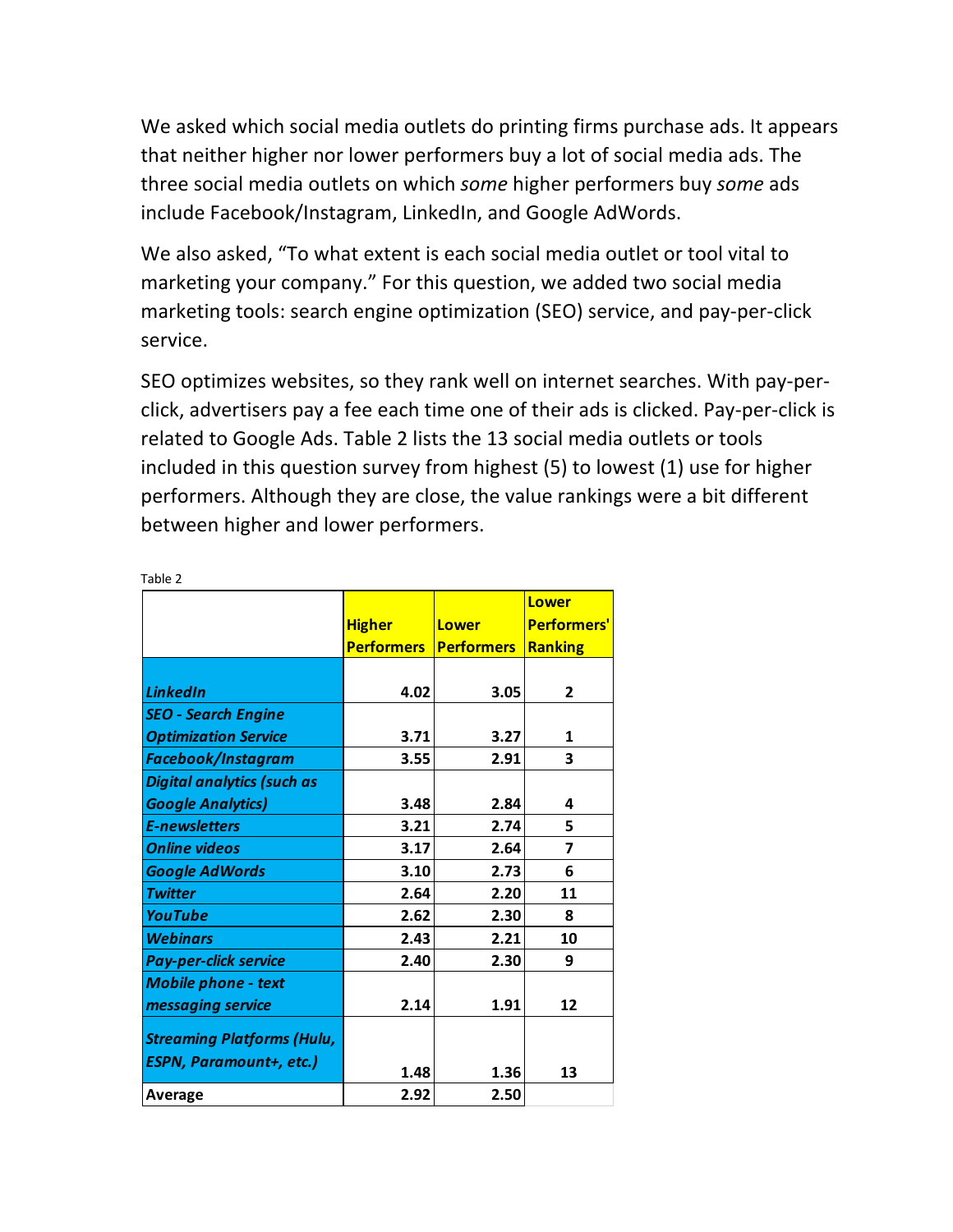We found two striking differences in the rankings. First, higher performers ranked LinkedIn highest in value and SEO second, and lower performers put the same two at the top, but in reversed order. And from the numbers, it appears higher performers value LinkedIn a lot! Second, Twitter was number eight among higher performers and number 11 for lower performers.

Below, we view printing firms' social media marketing approach from 30,000 feet by looking at social media marketing planning and support, measuring related outcomes, and how much firms value social media marketing.

#### *Plan and Support Social Media Marketing*

Here are the items we included to assess planning and supporting social media marketing.

- Our company has a digital marketing plan with clearly defined activities.
- Our company has a digital marketing plan with responsible executors.
- Our company has a digital marketing plan with a related budget.
- Our digital marketing plan is an integral part of our marketing plan.
- Our digital marketing plan is created following our marketing plan goals.
- We hold several meetings throughout the year to plan our digital marketing.
- Our company has adequate internal technical support to implement digital marketing activities.
- Our company employs outside specialized companies to implement digital marketing activities.

As is the norm from this survey's data, higher performers plan and support social media marketing more than lower performers. They differed greatly on the "Our company has a digital marketing plan with a related budget." Higher performers are much more likely to plan and budget their digital marketing. This reinforces a consistent message shown in all this survey's results (including marketing planning, sales management, and social media marketing) – *THINK and PLAN! Don't merely react!*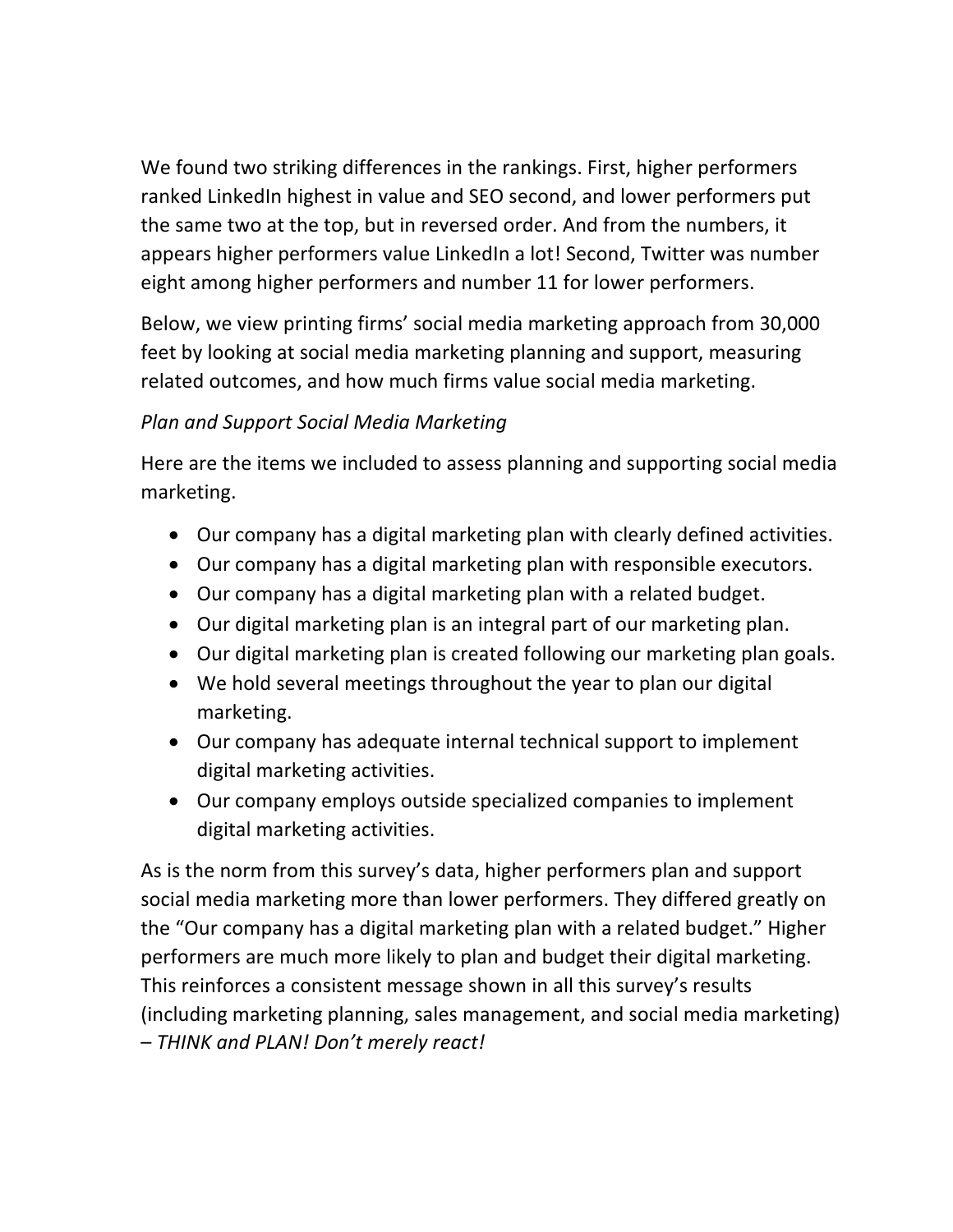It was intriguing that lower performers had a higher average on one of these questions – "Our company employs outside specialized companies to implement digital marketing activities." This was the first and only time in the survey in which we saw higher engagement by lower performers.

In contrast, higher performers had much higher responses to "Our company has adequate internal technical support to implement digital marketing activities." This suggests that if you are engaging in social media marketing, you might strive to develop those skills internally. This is especially important if you are helping your customers in their marketing. Indeed, printing company leaders have shared with me that they were promoting their firms as "helping their customers in marketing." Sometimes my first thought was, "but you don't market your printing company well!"

Don't take this as a negative toward seeking external social media marketing help. However, you might consider employing external social media expertise as a process to develop internal capabilities…albeit a planned process.

Related, our data indicate higher-performing firms are more adequately equipped to interpret/analyze digital analytics (such as Google Analytics}. However, there was not a strong presence of this ability among either group of printing firms.

#### *Measure Social Media Marketing Outcomes*

Here are the measures we applied to assess the extent firms measure social media marketing outcomes

- *We have clearly defined parameters (metrics) for measuring our website's performance.*
- *We know what visitors are doing on our website.*
- *We know what percentage of those who visit our website came through various social media outlets (Facebook, Instagram, LinkedIn, etc.).*
- *We know how many visitors to our website become customers.*

As often was the case in our data, higher performers reported higher engagement in all four of the social media outcome measures. Assessing results is a vital component of planning, but keep in mind that not all measures are relevant –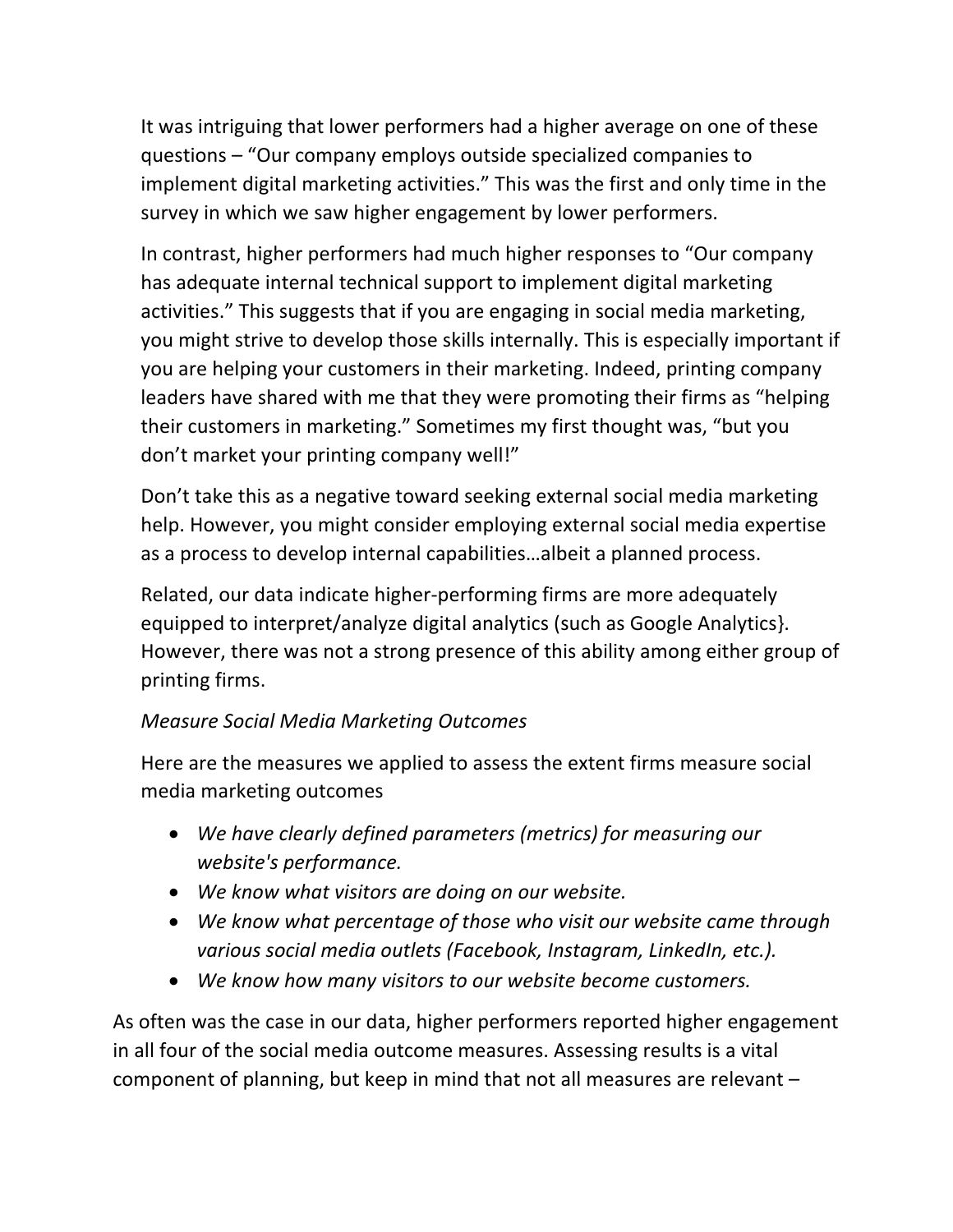choose the most effective measures to assess and *continually* monitor those measures.

#### *Value Social Media Marketing*

Here are the survey items we applied to assess how much firms value social media marketing.

- We believe it is strategically necessary to use digital marketing in our business.
- We encourage the development of new ideas and initiatives for digital marketing.
- We feel that our company should take advantage of the opportunities provided by digital marketing and Internet application.
- We cannot imagine our business without marketing through digital media and the Internet.

Higher performing firms' responses were higher for each survey item above. The biggest difference was for "We encourage the development of new ideas and initiatives for digital marketing." This suggests social media marketing is a team process in which putting new thoughts on the table is encouraged.

One might wonder if more social media marketing prompts higher performance, or if higher performance provides resources for more social media marketing. I would guess the former is most often the case.

#### *Closing Thoughts*

There is more to come from this study. For instance, we are exploring from this data the extent printing firms use print to market their forms. Also, we are exploring marketing planning as a mediator or moderator (we will explain this concept) of sales management and social media marketing. We will share articles with associations when those findings are complete.

Our April PIPI revenue analysis indicated growth among printing association members. From the multiple printing businesses I connect with, it sounds like business is good for printing firms. However, times change. We don't know what the macro-economic environment holds for the future. Even if business is